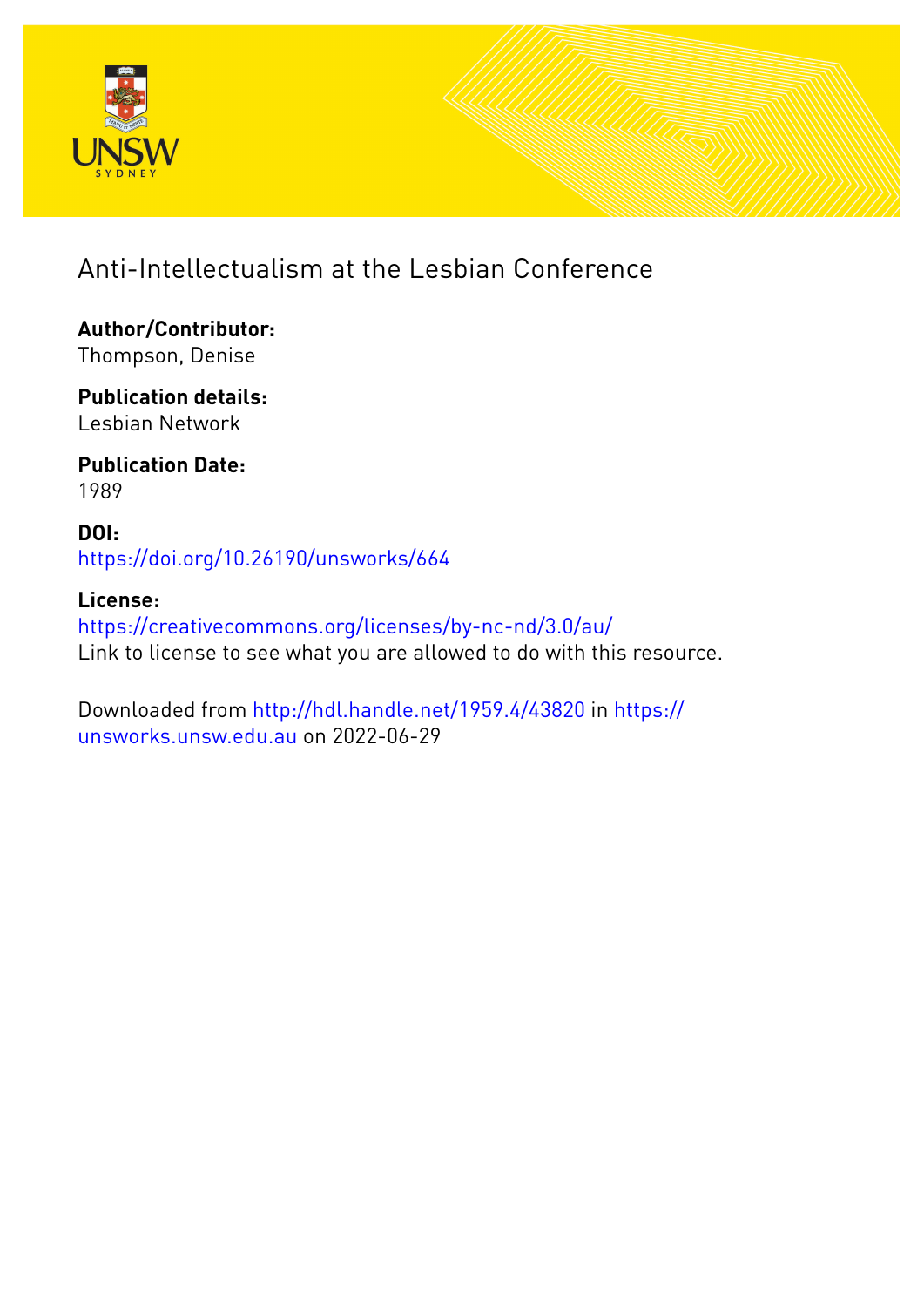# **Anti-Intellectualism at the Lesbian Conference**

(Adelaide, 12-15 January 1989)

[Added June 2003: The next two pieces were printed in *Lesbian Network* no. 19. They are followed by some correspondence with a lesbian group in the UK who asked if they could publish them in the *Lesbian Information Service Newsletter* [LISN]. The 'Anti-Intellectualism' paper was duly published, but it attracted so much criticism that the publishers regretted it, and said as much in the next issue, where they also published a rather silly criticism of my article along with their own criticism. They did give me a right of reply, which was also published. All of this is reproduced below.

The book mentioned is *Reading between the Lines*. The pamphlet about ex-lovers was *Freedom for What? Lesbian Relationships and Responsibility* (1984) (in UNSWorks).]

Having decided to attend the Lesbian Conference in Adelaide, I thought it would be a good opportunity to tell women about the book I have just finished writing. It is an investigation from a lesbian feminist perspective of what feminism has had to say about sexuality, so I thought that the conference would be an appropriate place to talk about it. I wrote to the conference organisers saying: 'I would like to talk about my book *Feminism and Sexuality*, and perhaps read parts of it at the conference'. They allotted me a space on Saturday afternoon, and included my request in the printed program as a description of that particular workshop.

Between 50 and 60 women turned up for the workshop. I spoke about the general outline of the book, and said that I wanted to read from chapter 2 for 20 minutes, and then we could discuss some of the issues I raised, or any others women wanted to talk about. While I was reading, it became obvious that some women had misunderstood the purpose of the workshop and that it wasn't to their liking, or so I assumed from the fact that many women walked out. Indeed, I had been feeling a certain edginess in the room, which I thought probably had to do with the fact that what I was reading was too theoretical for at least some of the women there. So when I reached a point in my reading which I knew was even more theoretical than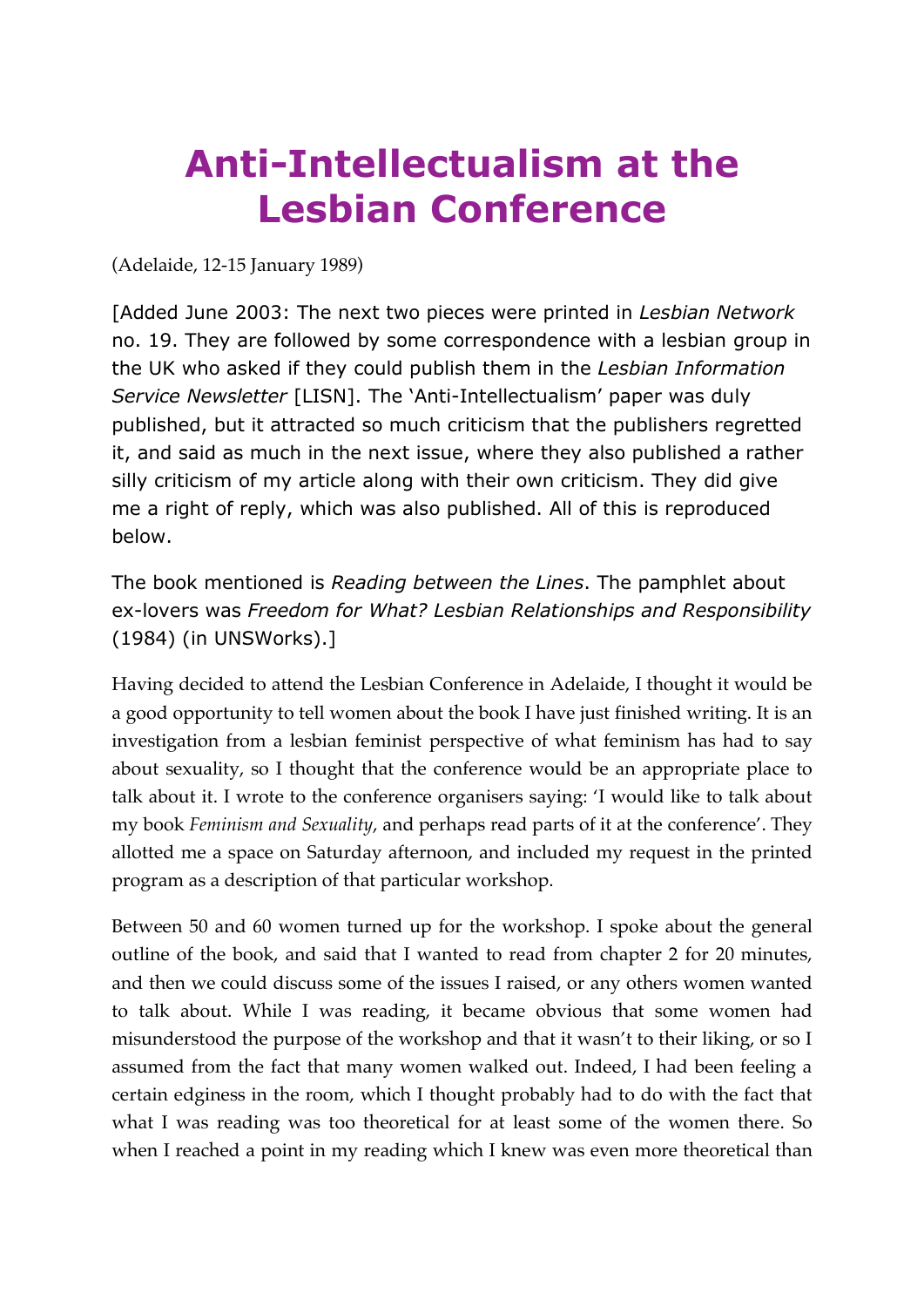what had gone before, I stopped and said: 'The next bit is about "object relations" theory, so I'll just skip that and go on with something else'. But one woman said: 'Oh no, I want to hear about that', so I continued. At which point more women walked out.

Most of the discussion which followed my reading was excellent. I found it exciting, stimulating, and validating of the work I had been doing. There were a lot of women in the room who had been thinking along the same lines I had, who had perceived the same problems, and who were delighted that someone was devoting time and energy to clarifying them. We were all of the same mind on the issues, which is not to say that we were in complete agreement, and we had a lovely time batting them around and arguing them back and forth.

There were other women, however, who were not on the same wavelength at all. The complaint was raised by a number of women that they 'wanted to talk about sexuality', the implication being that we were not doing so. But, as one woman pointed out, 'I thought that was what we were doing'. When those who had thought we were not talking about sexuality were asked 'What do *you* mean by sexuality, then?' they didn't reply (although that may have been because of the hurly-burly of the debate, rather than because they didn't know the answer).

Right at the end of the discussion, 7 minutes from the end, as I remember, one woman got very angry, or at least one woman voiced her anger. There may have been other women who were just as angry but had remained silent. She said that she felt as though she had been 'sitting in a tutorial' (a criticism all in itself, I gathered), and that 'those women over there had monopolised the discussion'. The gist of her objection was that the material presented had been too difficult, and that she and others had not understood what was being said. The message I got from her anger was, either that such difficult material ought not to have been presented at all, or that it should have been made simple enough for every woman to understand. Her point was substantiated by other women who came up to me after the session and said that they too had not understood. One woman said that she and others had come along expecting 'a rave'.

Another woman said during the workshop that this kind of debate excluded those women who couldn't keep up. It was pointed out to her that to keep the debate on the simplest possible level also excluded women. It excluded those women who had moved beyond it and who were bored witless and infuriated, or at least irritated, at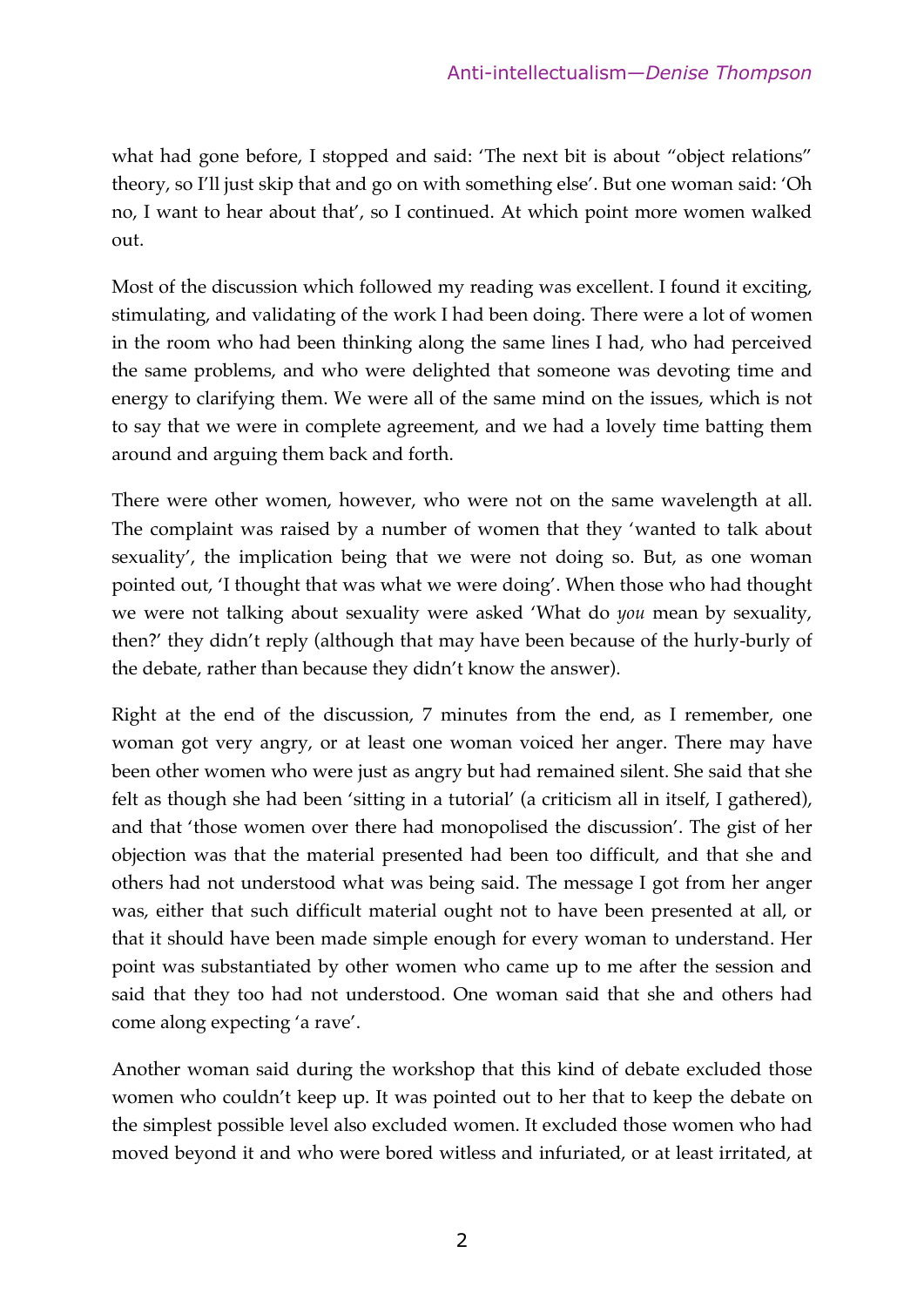having to go over and over things that either they had resolved years ago, or had never regarded as problems in the first place. But this conversation happened between two women only and did not become general.

Other women pointed out that perhaps the problem lay in the wording in the conference program, that it hadn't been sufficiently explicit, and that women had simply read the word 'sexuality' and assumed that everyone would be swapping sexual experiences. Other women disagreed, saying that it was perfectly clear that I would be talking about my book, and that they had come along specifically to hear me since they were already acquainted with the kind of work I was doing. However, I think there is some truth in the objection that what was written in the program wasn't detailed enough. I should have made it clear that my book was a theoretical work, and intellectual endeavour to devise a theory of sexuality, and not … what? a series of vignettes from my own sex life? a program of research into other women's sex lives? Whatever. The important point is that my book is *theory* and *intellectual*, and that I should have made that clear, so that women who are not interested in theorising would have known not to come.

I would like at this point to look more closely at what might be involved in this claim on the part of some women that they 'didn't understand'. My instantaneous reaction to such complaints has always been, until recently, to take responsibility for this lack of comprehension. In other words, I have assumed automatically that women didn't understand what I said or wrote because it was not understandable. Indeed, I am quite sure that that is the message I am expected to receive—that *their* lack of understanding was *my* fault. To a certain extent, this automatic assumption on my part has had a good effect. It has forced me to greater and greater levels of clarity. It has also had a bad effect, however, in that it was intimidated me into years of silence.

Now I have had a complete about-face. I have decided to listen only to those women who *do* understand, who recognise the same problems I do whether we agree or not, who experience as much pleasure as I do in working those problems out, and who, many of them, have congratulated me on the clarity with which I write about difficult issues. There are enough of *those* women around whose ideas I want to hear and whom I want to hear my ideas. I have decided that I no longer need to reach all women, or all feminists, or even all lesbians. I need to reach only those women who reach me.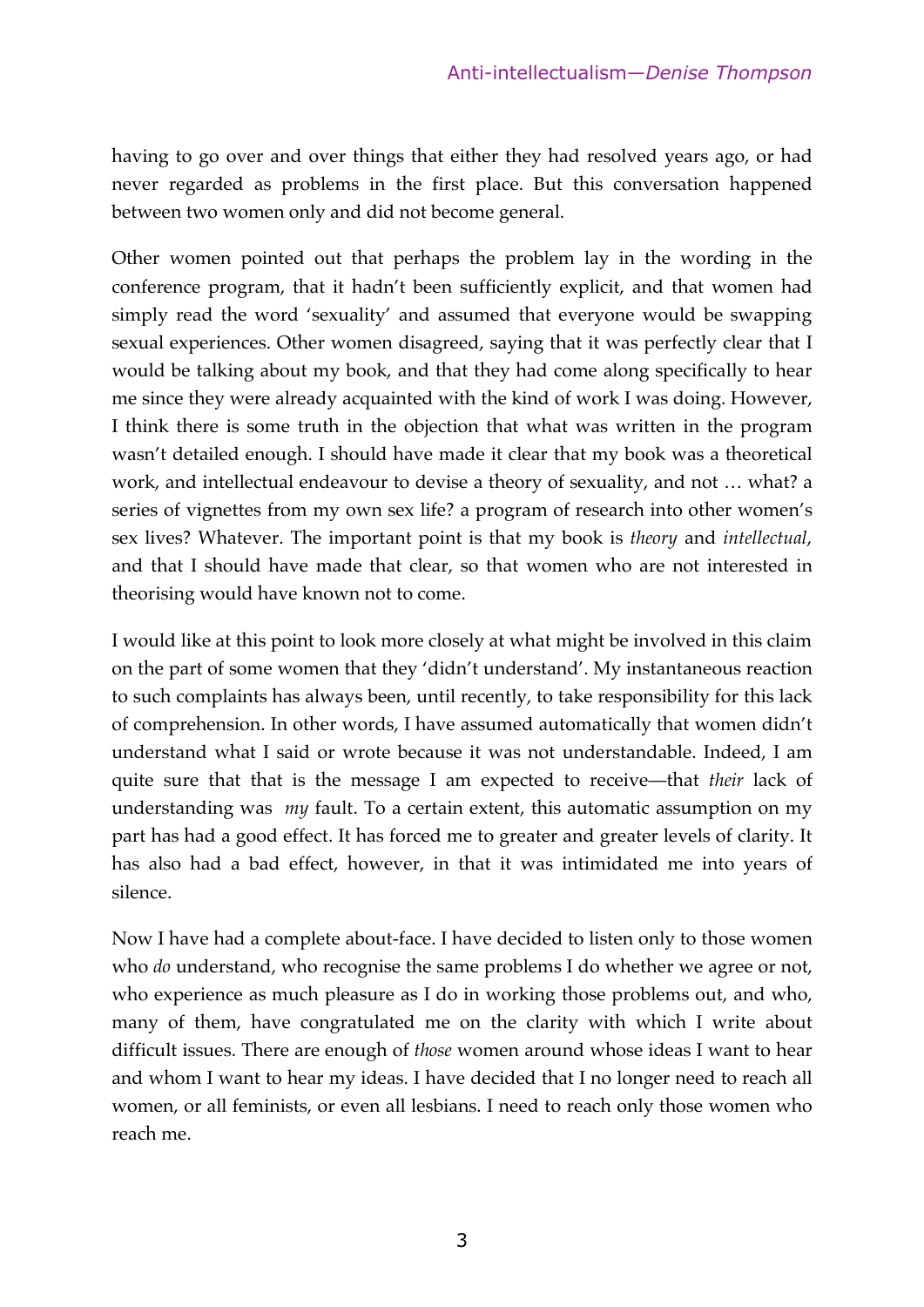To those women who are angered or threatened by what they don't understand, I would suggest that you do your own work, that you seriously ask yourself whether or not your lack of understanding is a fault in *your*self which *you* have to correct. I would suggest, too, that you resist the temptation to engage in the mindless kneejerk reaction of blaming someone else for your own failure and of demanding that someone else make you feel better. I would also suggest that you read Joanna Russ' article, 'Power and Helplessness in the Women's Movement', which is included in her book, *Magic Mommas, Trembling Sisters, Puritans and Perverts*, and to keep what she says in mind next time you feel threatened by another woman's achievement, whether it's writing a book, giving a paper, solving a crucial problem, getting a good job, or organising a conference. You cannot be a powerful, capable woman unless you do it yourself. And you cannot do it by tearing other women down and demanding they stop doing what they can do and you cannot. If you find yourself in the company of women who are talking at a more skilled level than you are used to, there is no need to feel anxious and insecure. Those women are not your superiors, simply better at debate or more informed on that particular subject. There is nothing wring with sitting silently, listening. You may even learn something you didn't know before. Or you may not. But either way there is nothing to be gained by always assuming that you are the victim of a conspiracy to confuse. There are at least two courses of action which might follow on a feeling of confusion, and only one of them is to assert that someone is being deliberately confusing. The other course of action is to find the problem in oneself and set about rectifying it. Admittedly, that is not easy in the short term in a large group. But it is the only way to acquire some power and skill of one's own.

[Added June 2003: I think the problem here was that the discussion was too theoretical, not in the sense that it was difficult to understand, but in the sense that it looked at sex in a distanced and critical way, instead of simply reporting experience and desire without judgement. In other words, it wasn't titillating. What women didn't understand, I suspect, was not the ideas themselves, but why anyone would talk about sex in this detached way when the reality was so intense and exciting. I also think that some of the angrier women were wanting to talk about their sadomasochistic desires and practices in a permissive environment, and they were not being given permission to do so.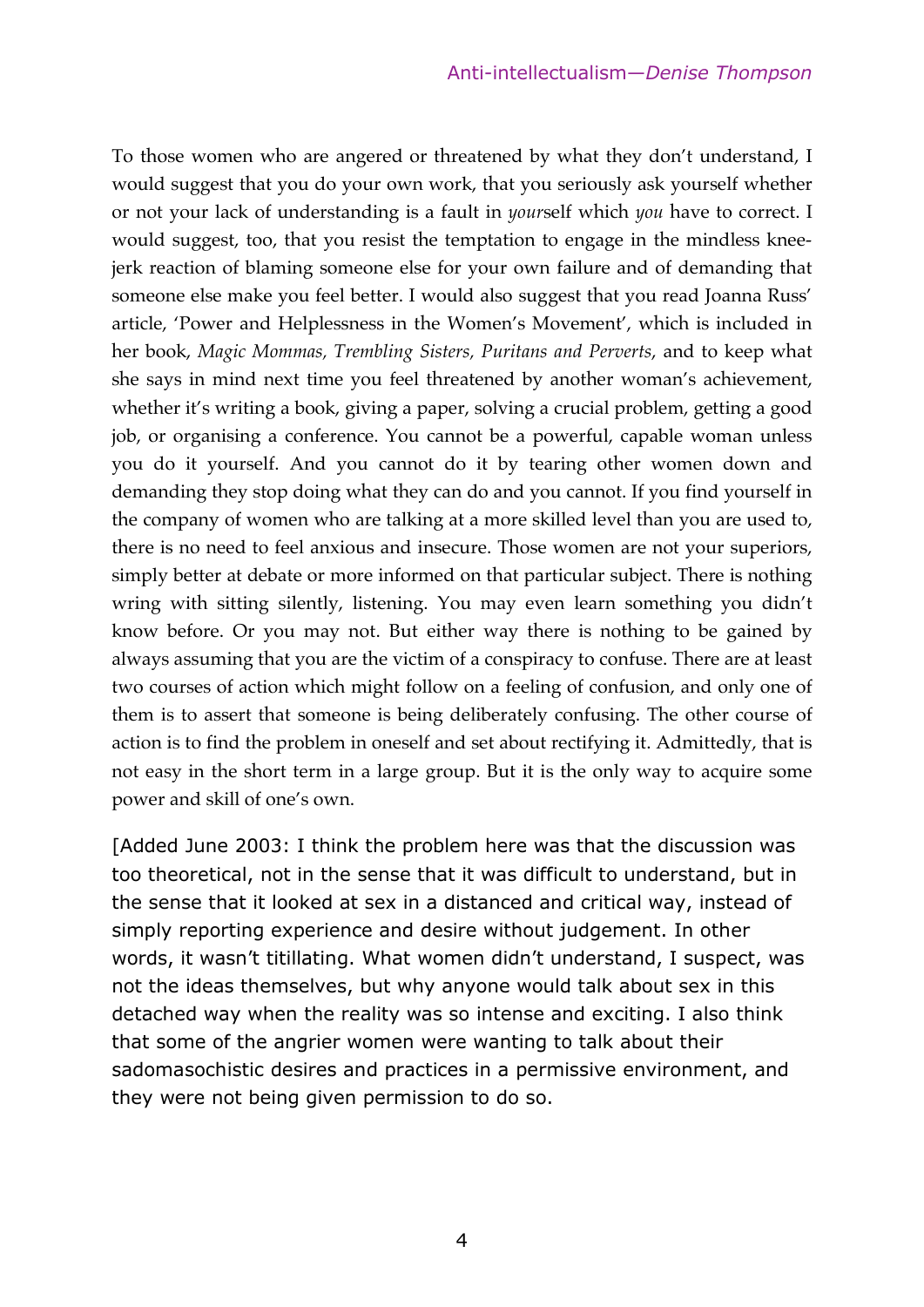They didn't understand how sex could be discussed dispassionately when passion was its essence. They didn't understand why sex wasn't being celebrated when it felt so good. And they were angry because they wanted to get on with the business of revaluing sadomasochism from bad to good, or rather, as good because it was conventionally regarded as bad, and they weren't being allowed to do that.

I say this for a number of reasons. The first is the remark mentioned above, of the woman who said she had come to the workshop expecting 'a rave'. That in itself is no indication of sadomasochism. But when it is put together with the information given by the lesbian from LIS who said that Sheila Jeffreys had had a similar experience 'with the added dimension of pro s/m dykes', the anger becomes more explicable. (See the letter below).

Another reason concerns the workshop called 'Sex: Doing It' I gave at the Lesbian Conference in Melbourne the next year, in 1990, where the entire discussion was devoted to sadomasochistic sex, its (supposed) delights and its universality. Everyone's sexuality was sadomasochistic, was the dominant message, and anyone who thought theirs wasn't was simply in denial. When I said, 'Mine isn't', one woman said, 'Oh, but it is'. (She did look rather abashed at the roars of laughter that followed).

So my little homily about taking responsibility for one's own feelings of incomprehension probably missed the point.]

#### *Review of* **Out the Other Side: Contemporary Lesbian Writing** *edited by Christine McEwen and Sue O'Sullivan, London: Virago Press, 1988*

*Lesbian Network*'s request that I review this book has put me in something of a quandary. While, on balance, I didn't like the book very much and parts of it irritated and sometimes infuriated me, I don't want to put anyone off buying and reading it, because there were other parts which I loved and think that we all should read, and because lesbian writings, and non-fiction anthologies of lesbian writings in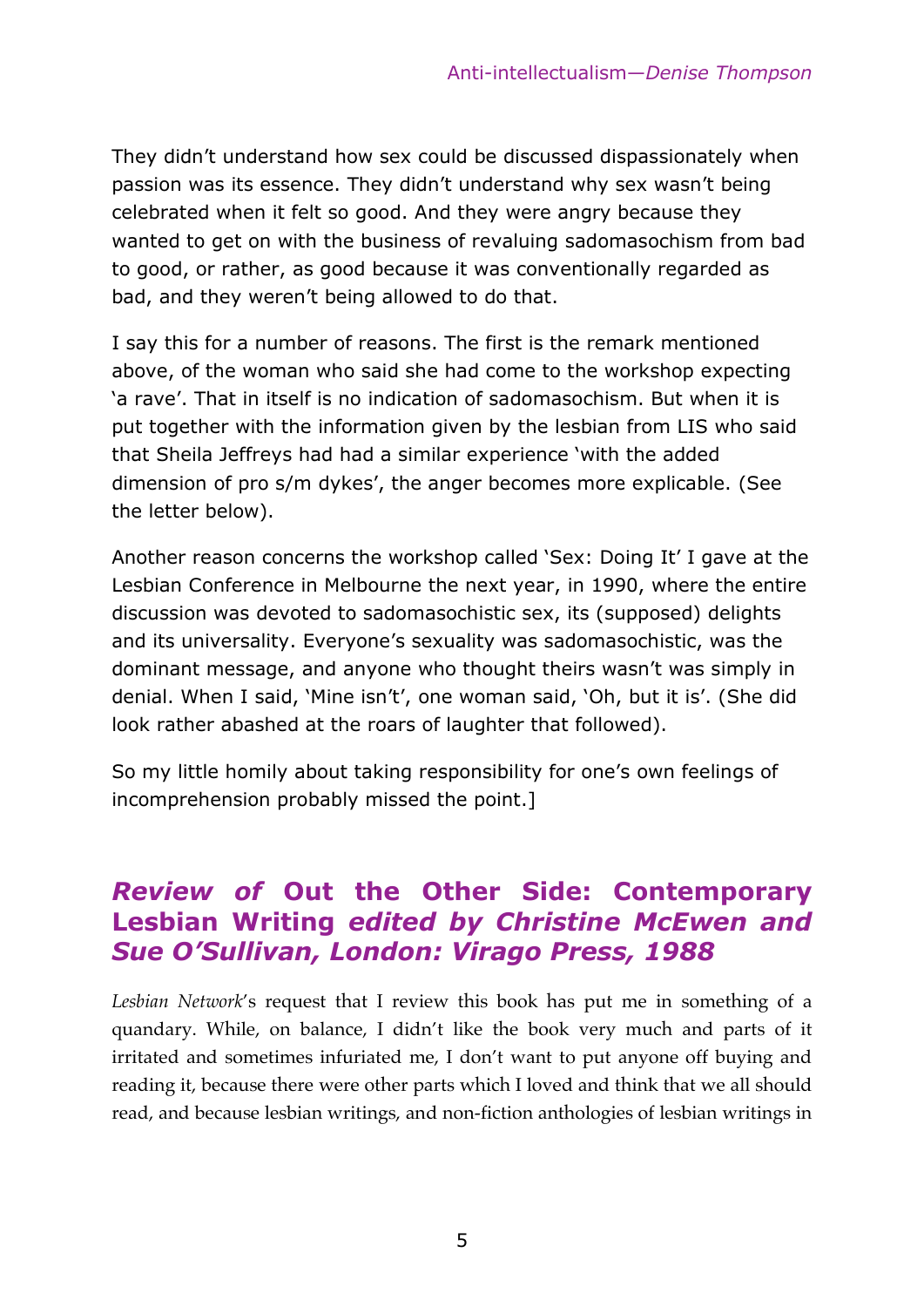particular, are not so numerous that we can afford to be terribly choosy about what we will and will not read.

To deal with what I didn't like first (so that I can end on a more positive note):

I am heartily sick and tired of being browbeaten about feminism's supposed 'racism', 'classism', 'ableism', 'sizeism', 'ageism', 'elitism', etc. Not only is feminism none of those things, it is actively and explicitly against all invidious and hierarchical distinctions between categories of human beings, as witness the space feminism has opened up to allow these issues top be aired. While it is vitally important for all feminists to be constantly aware of the ways in which and the reasons why we continue to treat each other with less than full respect and dignity, the hectoring tone of much of the debate, together with the insistence that it is feminism which is at fault, does not get us very far. It may even be counter-productive, as the women who feel themselves accused react with more or less guilty breast-beating and paralysed confusion about what they are expected to do. While a certain degree of discomfort is probably necessary to shift old thoughtless patterns of attitude and behaviour, I can't help feeling that there must be another way to do it than boxing potential allies into a no-win corner.

I didn't like the sexual libertarian emphasis of some of the articles, the accusations of 'moralism' directed against feminist who oppose lesbian sadomasochism and pornography. In particular, I found the one article on pornography utterly offensive, because it placed anti-pornography feminists in the same camp as the political Right, and because it portrayed anti-pornography campaigners, and Andrea Dworkin in particular, as 'leaders' who manipulate and 'incite' women (who presumably can't think for themselves and merely follow along like sheep).

There is very little theory to be found among these non-fiction pieces, a scarcity which I regret. there are really only two articles which attempt to grapple with theoretical issues. The first is Sara Scott's article on feminism and AIDS. She argues for greater feminist clarity around sexuality in order to counter the sexism of mainstream campaigns against AIDS. The other article is 'Dyke-tactics for Difficult Times', by Sarah Franklin and Jackie Stacey. It is a report from the 'Homosexuality, Which Homosexuality' conference, held at the Free University of Amsterdam in December, 1987. The authors examine both 'essentialist' and 'social constructionist' arguments about sexual identity, and tentatively suggest that at least some form of 'essentialist' argument may have strategic value in opposition to such right-wing offensives as Clause 28 of the 1986 Local Government Bill in Britain (which prohibits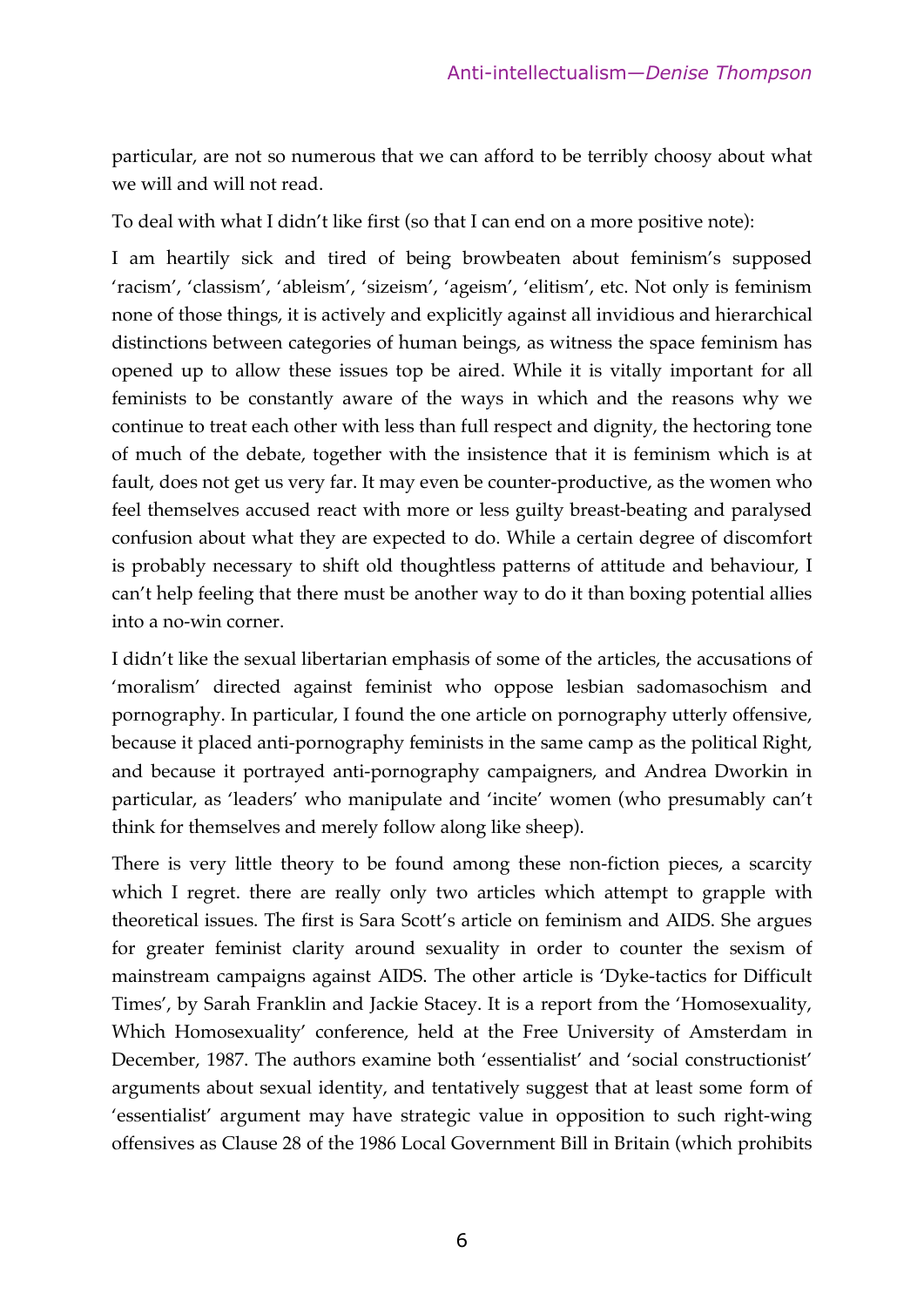local councils from funding anything which could be interpreted as 'promoting' homosexuality).

And now for what I did like:

I was delighted to see Joanna Russ' paper, 'Power and Helplessness in the Women's Movement' reprinted … It is one of the most insightful and witty accounts I have yet seen of how we use our own powerlessness to gain ascendancy over each other. I recommend it unreservedly.

I loved Chrystos' account of a relationship break-up and her struggles to come to terms with her feelings about her ex-lover. Called 'Perhaps', it is both funny and sad, and above all honest. I read it with delighted recognition of some of my own experiences. And I loved Lorna Hardy's story, 'Exposure', of what felt at the time to be an endless series of failed, transient relationships, and her attempts to understand the extent of her own responsibility in setting up situations which made her do unhappy. Again I recognised myself.

There were also other articles which I enjoyed, even if I had reservations about the overwhelming preponderance of personal herstory over analysis. There are thirtytwo articles in all, and there is sufficient variety in content and ideological emphasis to make the book worth reading, or better still, buying, if you can afford it. We do want to encourage publishers to produce lesbian writings, and I suppose we really can't expect to agree with everything printed.

### *A letter from the Lesbian Information Service, Leicester, UK*

#### 21st March 1989

#### Dear Denise,

We read with interest both your review of *Out the Other Side* and the article 'Anti-Intellectualism at the Lesbian Conference'. I don't know whether you know or not but something very similar (but with the added dimension of pro s/m dykes) happened to Sheila Jeffreys at the Lesbian Archive Summer School last year. Because of this, and because of the trashing of Sheila since, we would very much like to reproduce your article in LISN [Lesbian Information Service Newsletter] (and your review).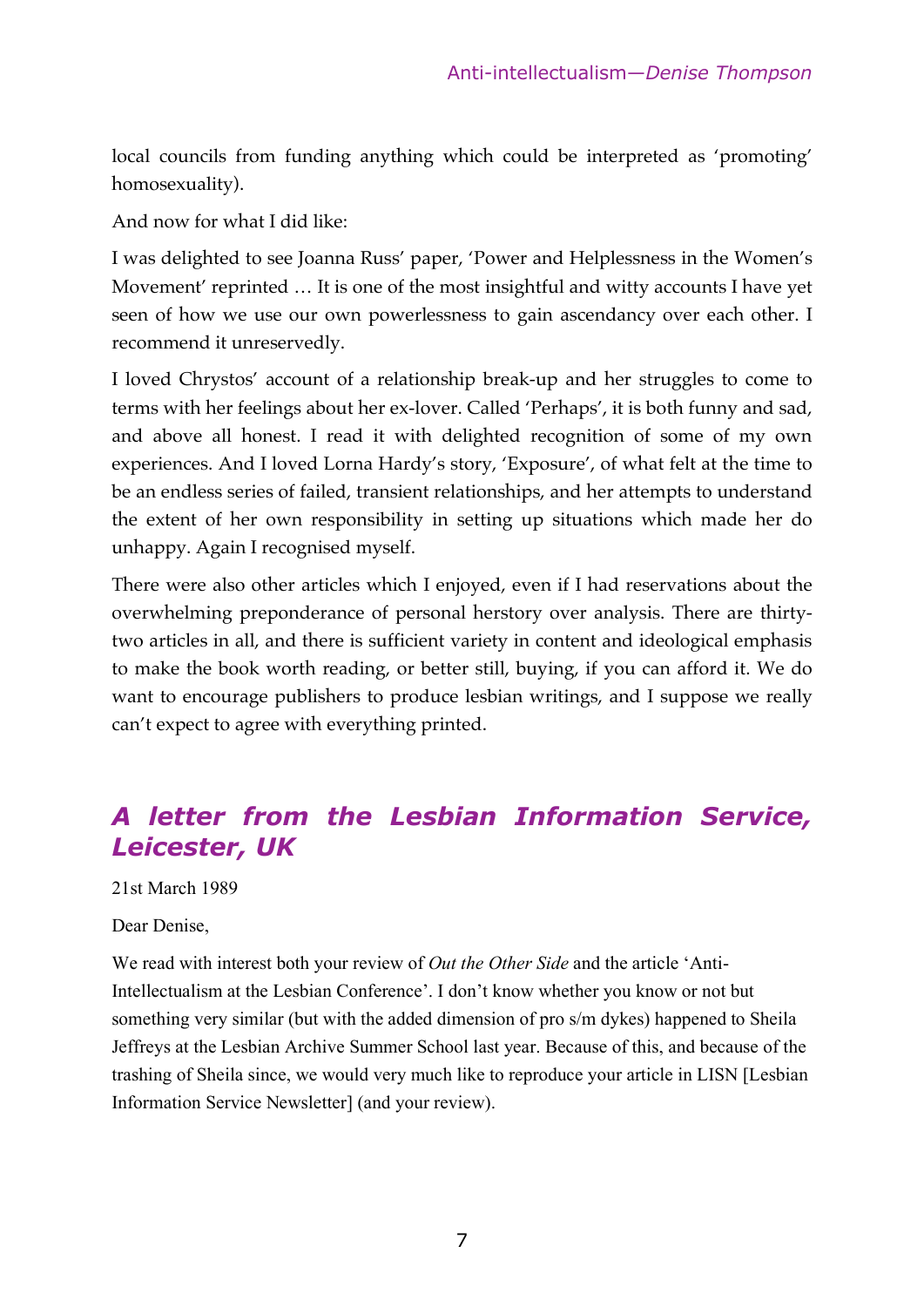Sheila was telling me that you have written a pamphlet about ex-lovers … We'd be very keen to see a copy for possible (probable) reproduction in LISN. What do you think?

We might be interested in reviewing your book—perhaps you could tell us something about it?

Lesbianly,

### *A letter to the Lesbian Information Service*

12 April, 1989

Dear […],

Thank you for your letter and expression of interest. Of course you can reproduce my article and review. I am delighted that you should want to.

I have included with this note a copy of my pamphlet and of the table of contents and two chapters from my book, the title of which is *Feminism and Sexuality: A Lesbian Feminist View*. I have sent copies of the full manuscript to Virago and Women's Press, both of whom had expressed interest after seeing the first chapter. Virago has had the manuscript for six months now, and Women's Press for three months, but so far I have had no definite commitment from them. Does anyone at LIS know anyone at those publishers? If so, would it be possible for someone to jog their memories or elbows or something for me? I will keep writing to them from here, but if someone could approach them personally for me I would greatly appreciate it. […]

When my book is published I intend to come to the UK and travel round publicising it. I have already started doing that here at conference in Canberra, Adelaide and Sydney, and have got some very positive responses, as well as the few negative ones. It would be lovely to meet you and the others at LIS.

Lots of love,

Denise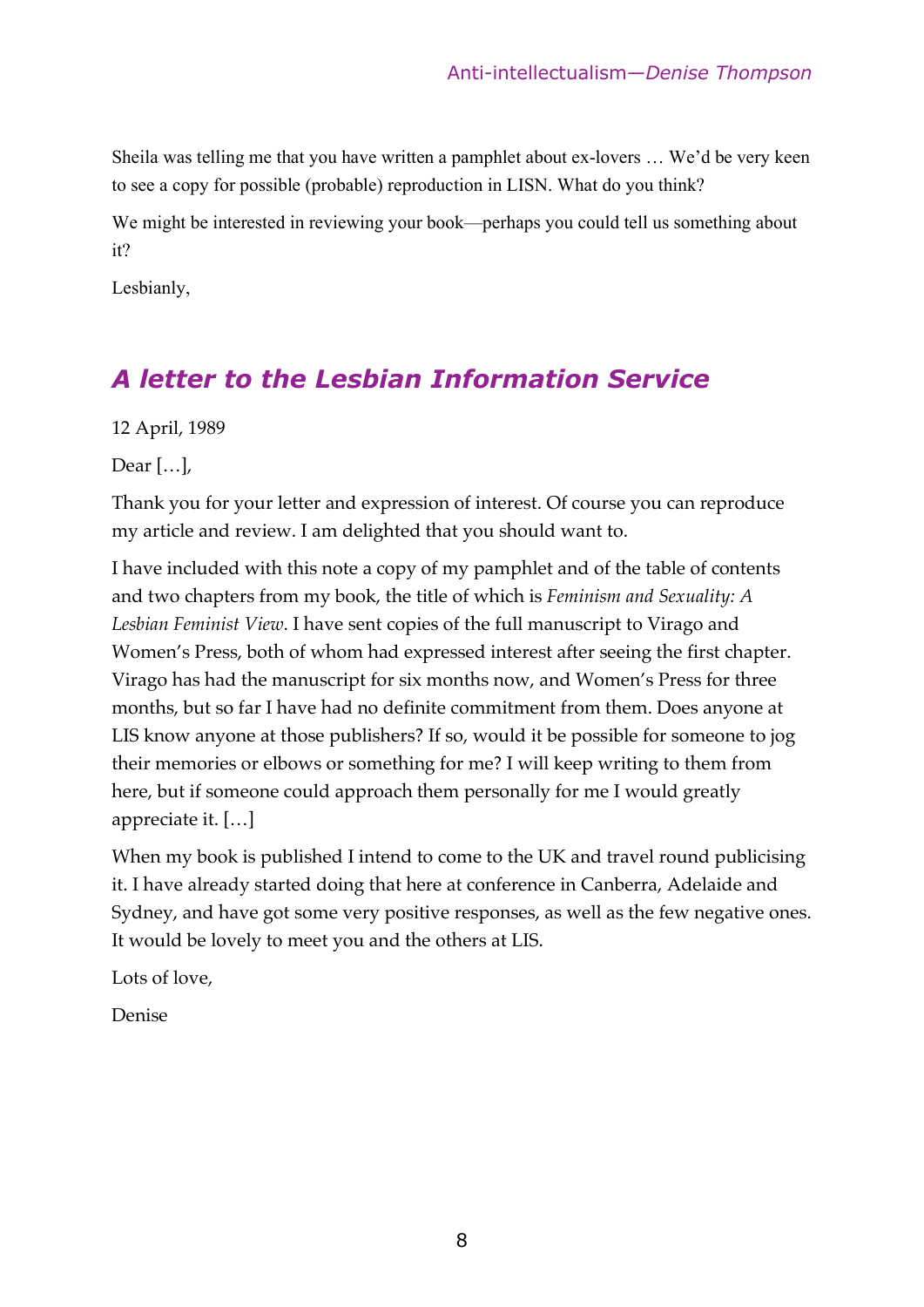#### *A letter from the Lesbian Information Service*

 $20<sup>th</sup>$  June 1989

Dear Denise,

Many thanks for your letter, I am sorry it has taken so long to respond.

I am sending under separate cover—surface mail—a copy of the latest issue of 'LISN' which contains your article 'Anti-Intellectualism'. I will also let you know if there is any response to it.

With regard to your book, we know a Lesbian at the Women's Press and have been in contact with her about it. Unfortunately, her grandmother died recently so this has delayed things. Anyway, the news is good—they like your book very much and it is, at present, with an editor. They say they will be contacting you soon.

As for Virago, I don't know of anyone there, but […] our friend at the Women's Press is supposed to be coming back with a name for us to contact. […]

I look forward to seeing you if/when you come to England.

Best wishes,

Lesbianly,

### *A letter from the Lesbian Information Service*

#### 5<sup>th</sup> September

Dear Denise,

[...] A letter to you has been at the top of our work list since we published your article about the Lesbian Conference in the June/July issue. We had a number of complaints about your article as well as the letter we published in the enclosed issue. We agreed with [WH]'s criticisms—as you will read—although we now regret publishing her letter because of the *way* in which she criticises you, i.e. by ridiculing what you write. We will be making this clear in the next issue, newly named Lesbian International, and will request that in future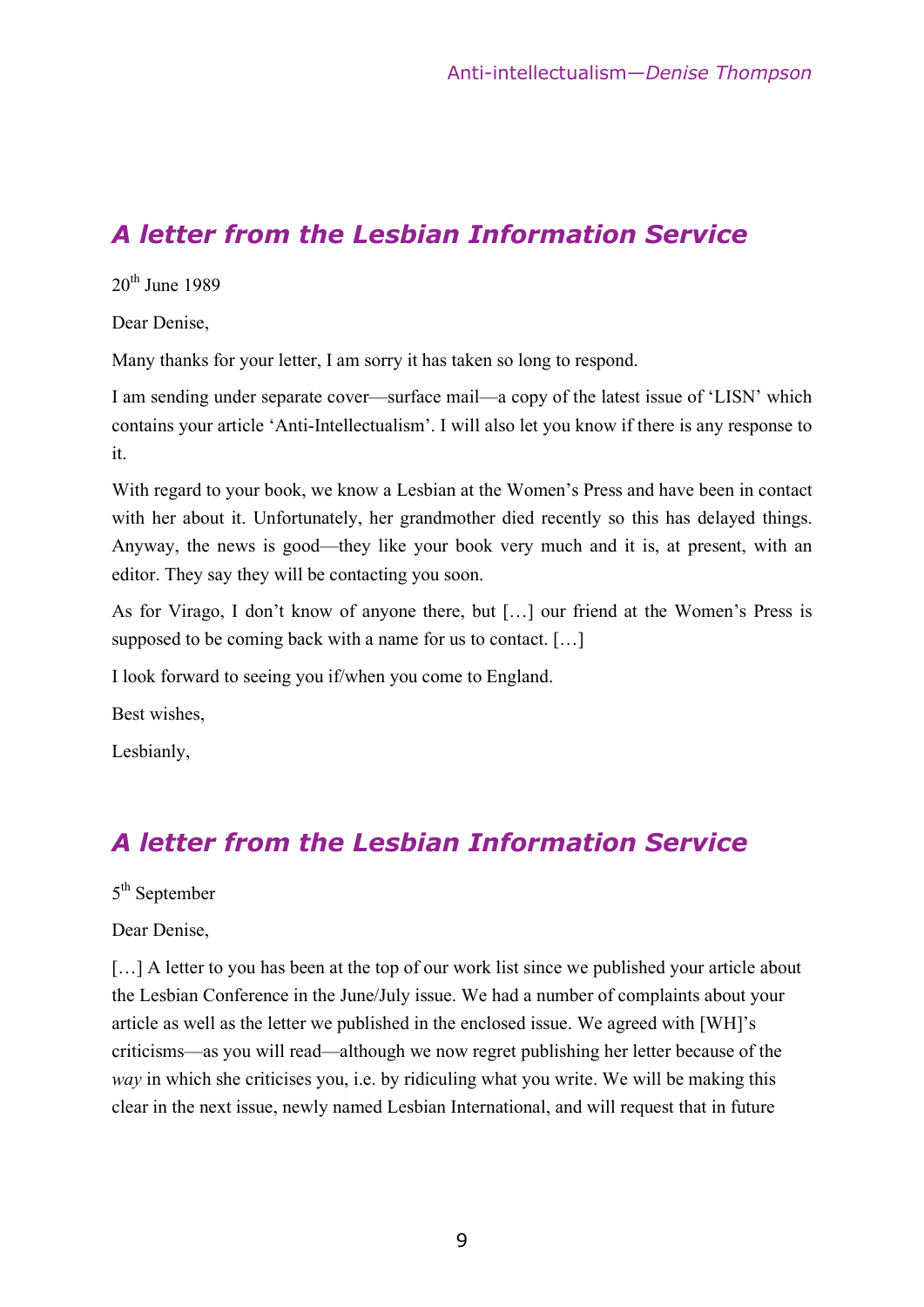Lesbians make their criticisms in a serious manner with their objections clearly stated. You may wish to respond to both [WH]'s letter and our comments.

We hope you enjoy Lesbian International.

Lesbianly,

[This was signed by a different woman from the one who originally wrote to me.]

#### *A letter*

(LISN No. 23, Aug/Sep '89)

Dear Denise Thompson and friends, Darlings! I just HAD to rush to my word processor and congratulate you on your BRAVE attempts to provide a stimulating debating forum at Adelaide's Lesbian Conference (as reported in issue 22 of LISN).

I must say that I, too, feel one should only be *permitted* to enter such a HALLOWED environment if one has at least a first degree, from Oxford or Cambridge, of course. It is *so* frustrating when one is striving to educate the masses, only to be rejected by those who believe they have the right to an opinion, even though they haven't read the most *fundamental* of works! It is a deeply upsetting, and I *do* hope you are re-couperating [sic] in a nice health farm somewhere.

You mention, Denise, about how witlessly bored and frustrated we *academic* Lesbians become with being challenged. Especially by the riff-raff, who often call themselves 'Working-Class'. Goddess knows why, most of them seem to spend all their time sponging orf the state, don't they?! I *do so* agree, *we* are the ones who are oppressed and now I, too, only mix in the *right* circles.

My new book, *How to Keep Good Women Down*, explores the genetic superiority of those of us with good breeding, who are white, able-bodied and slim. Particularly we academics, who have spent so long in the patriarchal education system we refuse to recognise how much shit we've swallowed. As you can imagine I've had several offers of publication, but why be accessible when one can be a snob about it? Anyone who can prove they have been to Cheltenham Ladies College is welcome to *apply* for a copy.

Here's to more articles in LISN which flagrantly ignore the policy statement! *Let's keep the low life OUT of the Ladies Movement*! Untruly yours, Lady Smythe (Ms), Henley-on-Thames. Alias [WH] with her tongue firmly in her cheek.

LIS replies: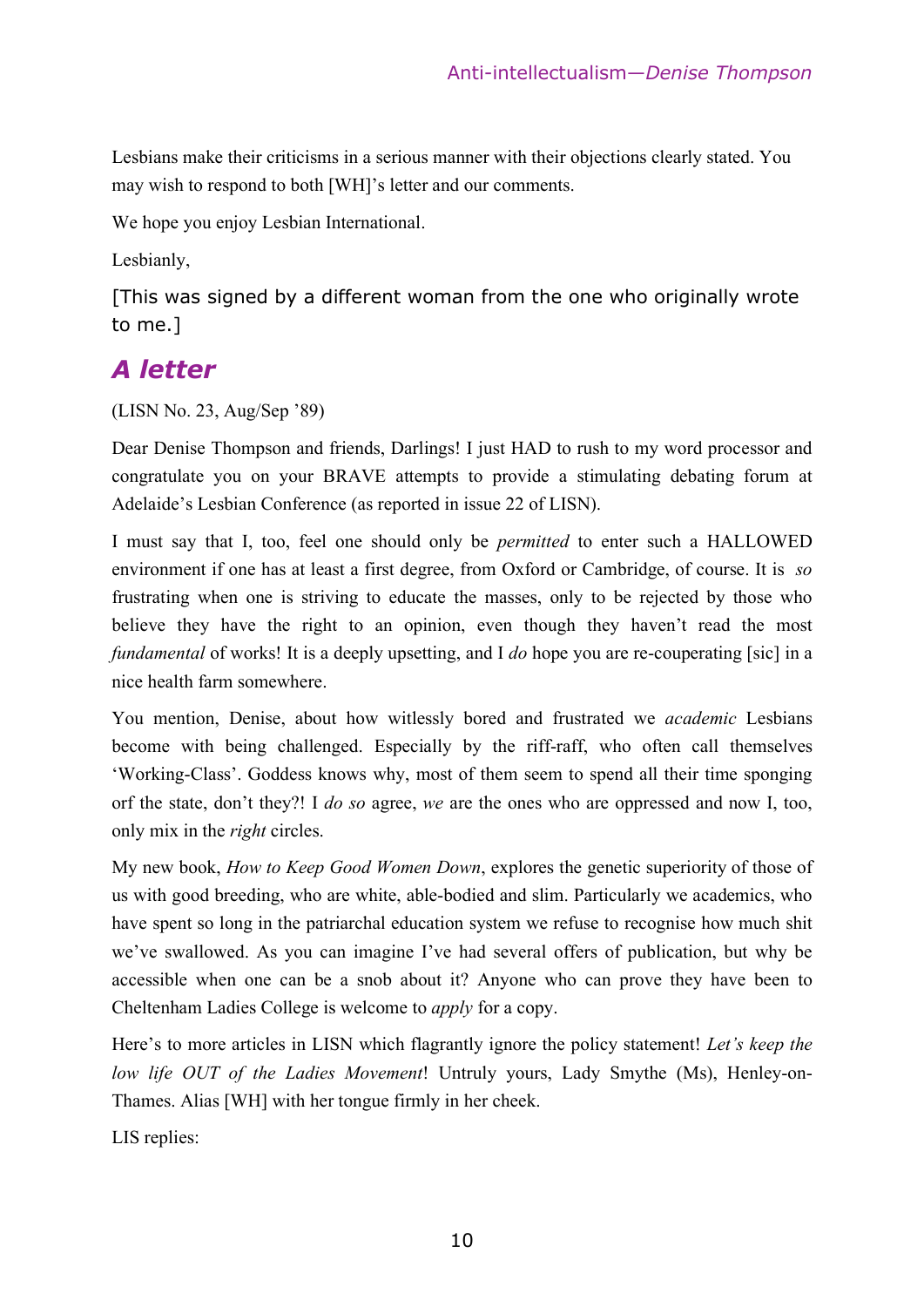We accept [WH]'s criticism of Denise Thompson's article. We deliberated for some time before publishing it but decided that it raised some important issues for Lesbians:

1. That workshop literature must be clear about the content and format of the workshop, i.e. whether it will be participatory, 'tutorial' style, 'lecture' style or whatever then Lesbians can choose to attend or not on the basis of whether the particular style suits them.

2. The word 'sexuality' covers a multitude of sins! We need to make a distinction between *sex* and *sexuality*. It seems that in any reference to sexuality, facilitators need to spell out explicitly if it is *not* going to involve discussions about sexual practice, otherwise large numbers of Lesbians assume that it will.

3. The problem of anti-reading and anti-theory amongst some Lesbians. Most material about female/Lesbian oppression is written by academics, but if Lesbians don't write, how else can we communicate (other than by talking to each other)?

We apologise for the offence this article caused Lesbians. We can identify the specific paragraphs (the last four) that reveal a class privileged arrogance when Denise Thompson attempts to 'look more closely at what might be involved in this claim on the part of some women what they "didn't understand"'.

Finally, we were also unhappy because throughout Denise Thompson refers to Lesbians as 'women' despite the fact that the conference was for Lesbians only. We believe it is important that all Lesbians are referred to as such and not as women because the term identifies us as/with heterosexual women.

### *A final letter*

1

(*Lesbian International* No. 25, Dec/Jan '89/'90)

Dear LIS Collective, I would like the opportunity to reply to the criticisms of me printed in the last issue (no.23) of the Newsletter.

The first point I would like to take up is the last one mentioned by the collective my use of the word 'women' to refer to Lesbians.<sup>1</sup> I use the word 'women' quite deliberately, i.e. I do not use it thoughtlessly, and I use it for a number of reasons.

<sup>1</sup> I didn't capitalise 'lesbian', the editors did.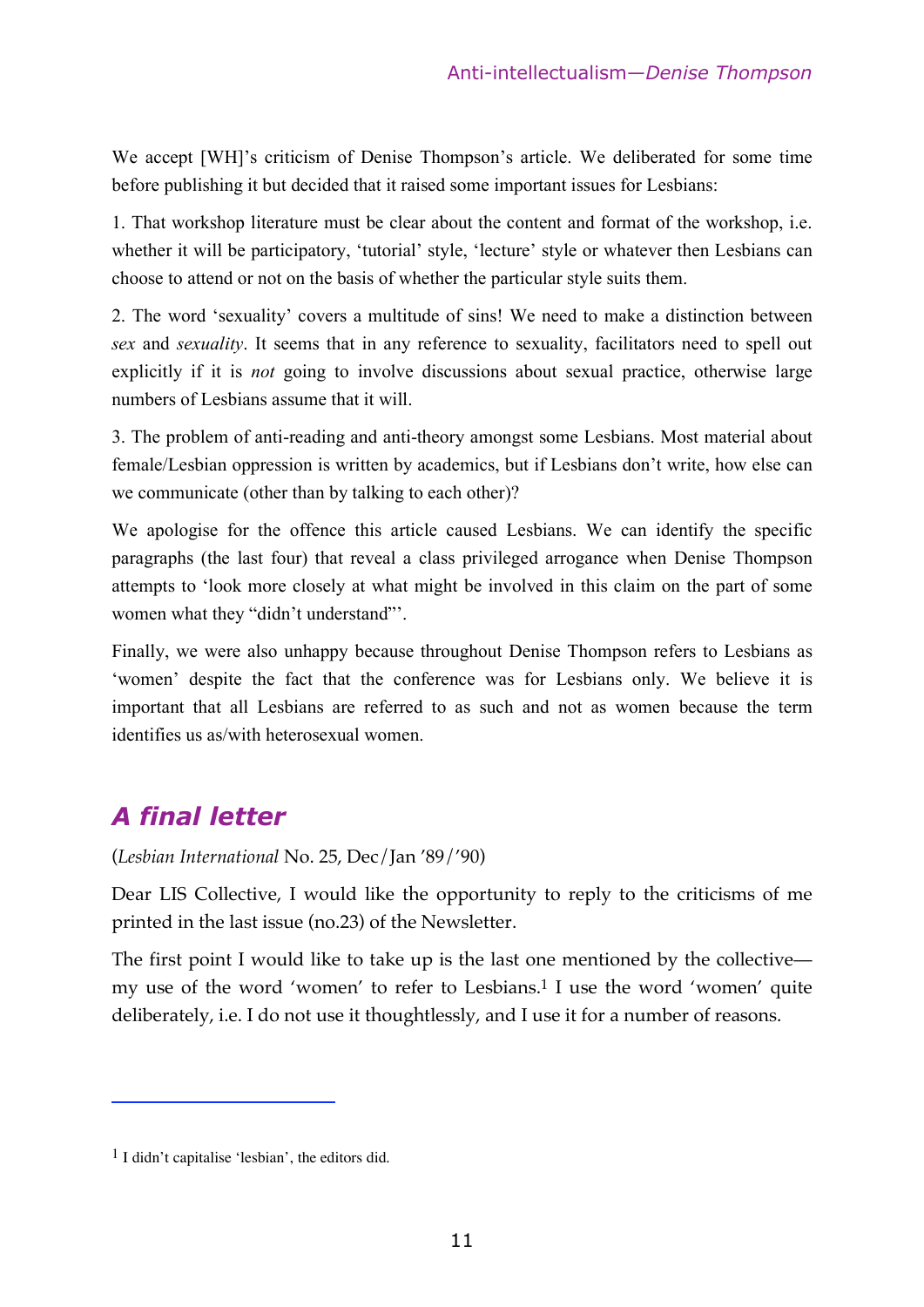The first reason is because I love it and refuse to give it up to the boys without a struggle. I use it to refer to women as I know us, and although I have no power to force the pushers of malestream thought to stop using the word in the insulting way they do, I refuse to submit meekly to their proprietorial claims over it (or, I might add, over language in general).

I use it to refer to Lesbians, while being mindful of the need to make it clear that the women I am referring to are Lesbians and hence not heterosexual handmaidens of men, because I do not regard Lesbians as 'different from' women, as something 'other than' women. Nor do I see Lesbianism as something of no relevance to women in general, but as living proof that women can love and live in the company of women, and not only lose nothing of human value by doing so, but gain access to a world of freedom, strength and knowledge undreamt of under the nightmare regime of phallocentric reality.

I have some sympathy for Monique Wittig's insistence in 'The Straight Mind' … that 'Lesbians are not women because "woman" has meaning only in heterosexual systems of thought and heterosexual economic systems', although I disagree with that 'only'. To the extent that 'woman' is defined in terms of phallic interests, that fact must be challenged, not accepted. I cannot follow her in abandoning the word, but I respect her, and your, reasons for doing so.

The second point I would like to take up concerns what I perceive to be the distressing tendency displayed by both the collective and [WH] to define intellectual work as a private possession of the ruling class, and hence as something not available to or appropriate for Lesbians in general and 'working class' Lesbians in particular. Isn't it falling into a white male supremacist trap to attack savagely any Lesbian who has managed to defy that elitist monopoly? What I find even more distressing is your opinion that I am a member of the ruling class. Do you really not know who the ruling class is? Or is he (and I include Margaret Thatcher in that pronoun) too powerful and too inaccessible, and so you trash your sisters instead? And what makes you think that a privileged Lesbian would deign to appear at something so threatening as a Lesbian conference?

I feel that some personal herstory is called for. In the first place, I do not work in any academic institution at all. It is surely obvious that there are no academic jobs available for a woman who specialises in Lesbian feminist theory and who names the enemy—male supremacy—so clearly.